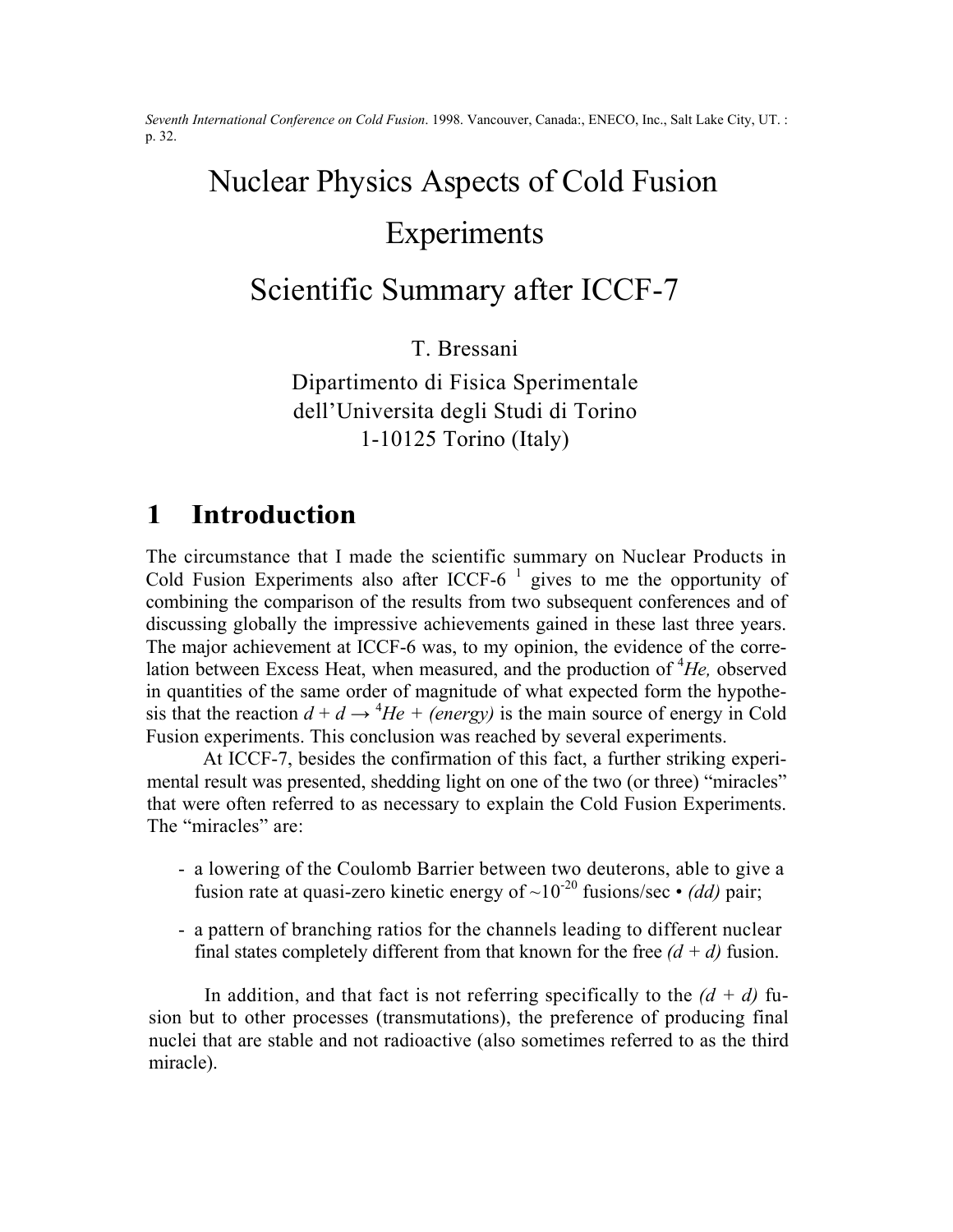# **2 The first "miracle" of Cold Fusion observed in a typical Nuclear Physics Experiment.**

Since some years, Kasagi *et al.* have approached the scientific problem of the  $(d + d)$  fusion in a way completely different from that of using Cells of various kinds (electrolytic, gas loaded, ...). They tried to put in evidence anomalies in the  $(d + d)$  fusion when *d* is embedded in a particular lattice by means of a deuteron beam from a high current  $(\sim 1 \text{ mA})$  electrostatic generator, and by detecting the reaction products with well accepted techniques of particle identification. In a first series of experiments they reported the observation  $2$  of final products not expected from the single  $(d + d)$  fusion, but maybe related to more complicated and unexpected processes. At ICCF-6 they reported that the cross section for  $(d + d)$  at  $\sim$ 3 KeV was a factor 1.4 higher when *d is* embedded in a Yb lattice than for a pure Pd lattice  $3$ . The data could be explained by assuming that an electron screening potential of 60 eV was affecting the  $(d + d)$  reaction in Yb.

At ICCF-7 a spectacular result was reported  $4$ . The  $(d+d)$  cross section, measured down to 2.5 KeV, is 50 times larger when *d* is embedded in PdO than when in pure Pd or Ti! The electron screening potential necessary to fit the data is now as large as 600 eV. By extrapolating the data at near zero kinetic energy with such an electron screening potential, a fusion rate fully compatible with that necessary to explain the Fleischmann-Pons excess energy as due to cold fusion is obtained.

This experiment is very important for at least two aspects. The first one, quite obvious, is that it is a dramatic proof of the influence that condensed matter effects may have on nuclear observables. The "Condensed Matter Nuclear Physics", whose first milestone is the Mössbauer Effect, may consider this experiment as the second milestone. The second aspect is that the enhancement of the cross section for *(d + d),* as measured following the method of Kasagi *et al.*, could be considered as one of the quality parameters needed in the choice of metals/compounds/alloys best suited to reach reproducible results in Cold Fusion Experiments.

Another interesting result obtained using similar techniques (a  $\sim$ 150 KeV deuteron beam and typical Nuclear Physics detection systems) was reported by A. Takahashi<sup>5</sup>. Peaks observed in the <sup>3</sup>*He* and <sup>3</sup>*H* spectra were attributed to the fusion of three deuterons in the initial state, at a rate  $10^{26}$  times larger than that expected for the traditional theory of the  $(d + d)$  fusion reaction.

#### **3 Nuclear Products in Cold Fusion Experiments**

It is well known from more than hundred experiments that neutron emission from Cold Fusion Cells is very low, if present at all. In case of positive results, the signal for neutron emission hardly exceeds a statistical significance of a few standard deviations. In this framework, two quite interesting results were presented at ICCF-7.

The first one was presented by Matsui $<sup>6</sup>$ , in summarizing the results of the</sup> "New Hydrogen Energy" project in Japan. He reported that the neutron energy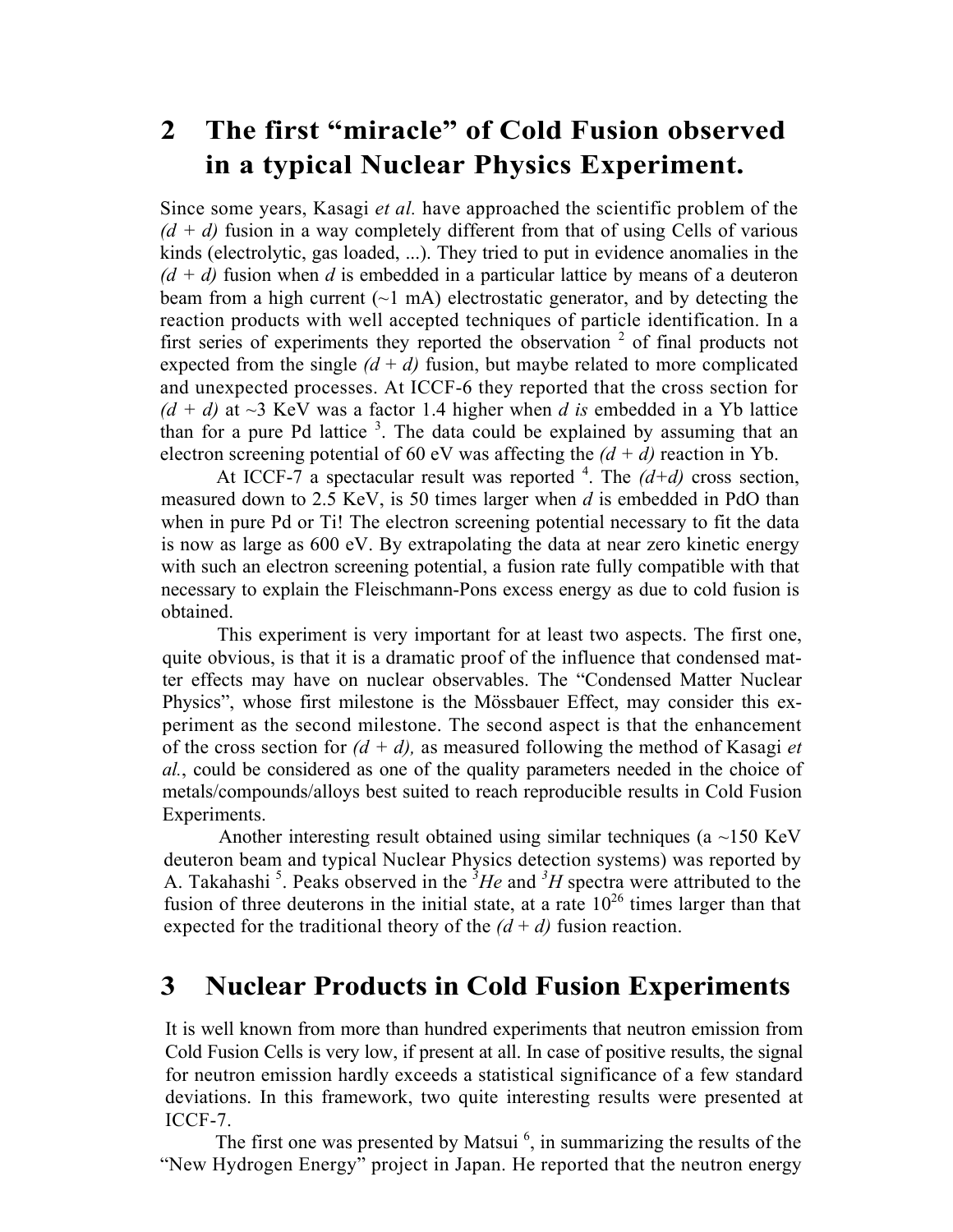spectra measured by 40 experiments are peaked at 2.5 MeV, as expected from the  $d + d \rightarrow n + \frac{3}{2}$  *He* reaction.

The second one, by Oya et  $al.$ <sup>7</sup> is the first observation, to my knowledge, of a clear correlation between the excess power from a (Pd-LiOD) electrolytic cell and the neutron emission. The correlation coefficient is nearly constant for the three different experiments that were discussed in detail at ICCF-7.

 $3H$  is another nuclear ash that was often observed in Cold Fusion experiments, at a rate higher than that of neutrons, but in any case not sufficient, by at least 5 orders of magnitude, to explain the reported Excess Heat. Claytor *et al.* <sup>8</sup> reported the final results of a careful study of  $3H$  production by Plasma excitation of Deuterium loaded Pd and Pd-alloys. The *<sup>3</sup> H* content was measured in real time, *in situ,* by a clever experimental procedure. Energy spectra and half-time measurements agreed with the assumption that the observed radioactive nucleus was <sup>3</sup>H. The statistical significance of the data exceeds 10  $\sigma$ . The experiment of Claytor *et al.* is, to my opinion, very convincing; the only drawback, common to nearly all Cold Fusion experiments, is that the phenomenon was observed only in a limited amount of runs. The question of the reproducibility still has to be solved.

Let me now turn on <sup>4</sup>He measurements. Following my comments at ICCF-6, by the experimental facts  ${}^{4}He$  seems to be the only nuclear ash produced in Cold Fusion experiments that may account quantitatively for the reported Excess Power. Three experiments presented at ICCF-7 confirmed this hypothesis, one not, but with some *caveat.*

At ICCF-6 the Osaka Group presented the first results on <sup>4</sup>He-Excess Heat correlation with their closed electrolytic cells. The correlation was not clear, due probably to calibration problems of the Spectrometer  $9$ . At ICCF-7 more positive results were reported. In some cases, a significant increase of <sup>4</sup>He was observed, exceeding by a factor even 15 the number of <sup>4</sup>He atoms present in the cell before the electrolysis.

Matsui<sup>6</sup> showed a quite remarkable result obtained at NHE Laboratory at Sapporo. They examined the <sup>4</sup>He content from a Pd wire that produced Excess Heat in the experiment of Celani *et al.* <sup>10</sup> at Frascati. A nice signal due to  ${}^{4}He$ , well resolved from the neighbouring peak due to  $D_2$  was observed, corresponding to a quite high fusion rate.

Finally Quiav *et al.* <sup>11</sup> reported a measured  ${}^4He$  excess from a D<sub>2</sub>/Pd gas loading experiment, lasting one year. The ratio He/Ne, particularly important for monitoring possible contamination from the atmosphere was measured before and after the experiment and found to be a factor 1.8 larger at the end of the experiment than at the beginning.

So far about the experiments reporting positive results on <sup>4</sup>He detection. Let me now briefly recall the experiment with a negative result. It was reported by Yamaguchi and Sigiura<sup>12</sup>, and is an upgraded version of the previous experiment by Yamaguchi and Nishioka 13. It is based on a heterostructure of Pd deuterated in gas phase. The Pd sample is prepared with a quite sophisticated system of magnetic transfer rods that enables one to perform all the necessary manipulations *"in vacuo".* The full apparatus is built in stainless steel, in order to avoid possible contaminations from atmosphere. Quite surprisingly, this new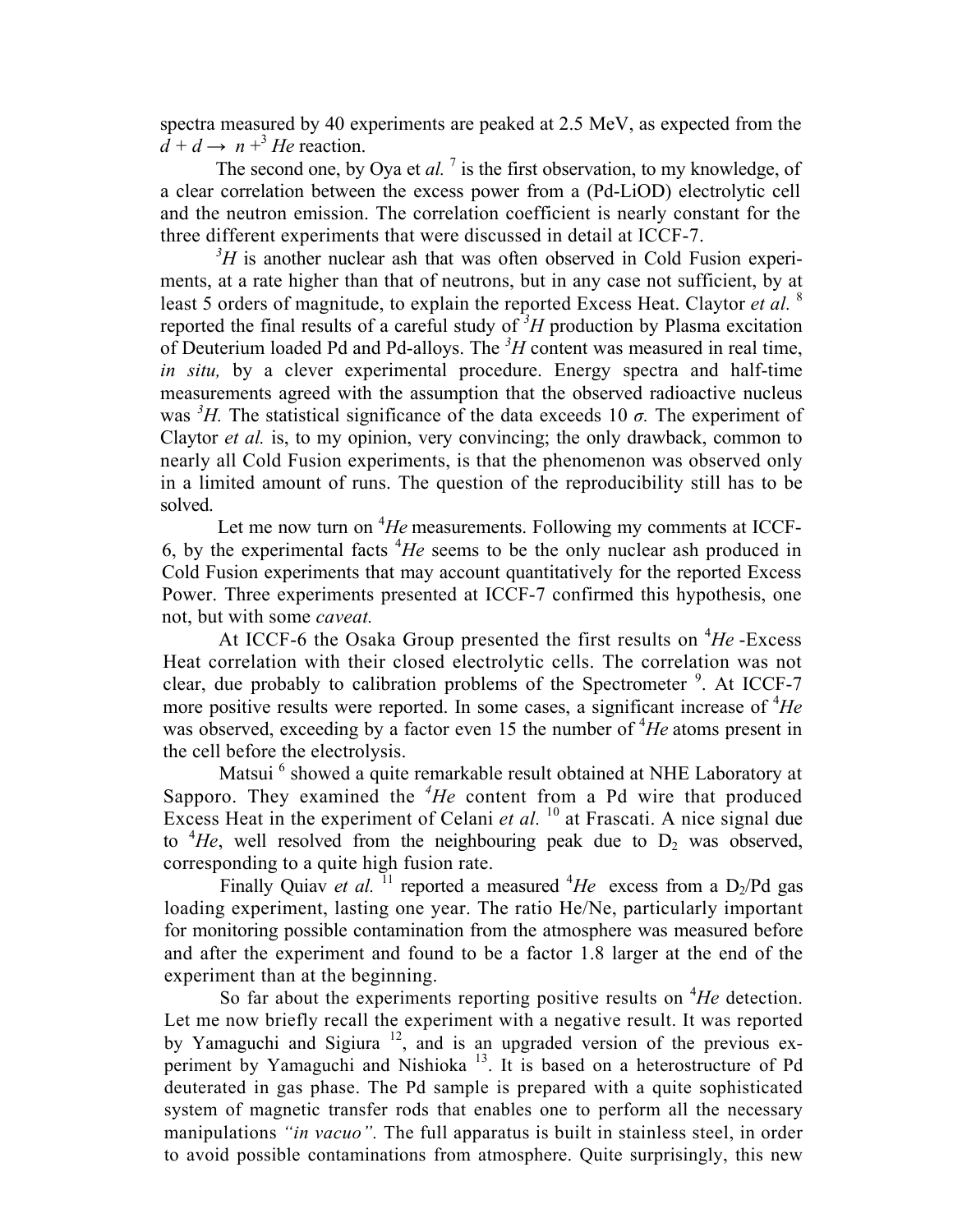set-up, of global quality much superior than the previous one, is equipped with a Q-mass spectrometer (Bolzers QMA410) with a mass resolution worse by more than a factor two than that reached in the previous experiment.

The peak excess power observed with such a type of samples was up to 8 W for and input power of 0.1 W. with a 100% reproducibility. No clear evidence was found for the presence of  ${}^{4}He$  and the authors conclude that the  ${}^{4}He$  peak observed in the previous experiment may be an artifact, however with the *caveat*  that the poor mass resolution in the present experiment could also be a reason for not observing <sup>4</sup> *He.*

For this reason I put this last experimental result of Yamaguchi and Sigiura under the class "unclear results" in Fig. 1, which is an updated version of the time evolution of experiments aiming to measure <sup>4</sup>He from Cold Fusion cells.

A final remark is that the experiments confirm that  ${}^{4}He$  is the more convincing candidate of nuclear ash released in the energy producing reactions involved in Cold Fusion cells, when they provide Excess Heat. <sup>4</sup> *He* is expected not only from  $(d + d)$  fusions, but also from other nuclear reactions that may release energy, like  $(d, a)$  on <sup>10</sup>B contained in the Pd rods <sup>14</sup>.

### **4 Transmutations?**

I have always been absolutely skeptic about the possible existence of transmutations in Cold Fusion experiments. My attitude was determined both by the scarce quality of the experiments, suffering from low statistics and/or lack of complete control of the parameters and/or several other drawbacks, and by the extreme difficulty in finding a plausible explanation for such phenomena. The experiment of Iwamura *et al.* <sup>15</sup> however is quite different from the previous ones. Their cell, in which deuterium atoms are flowing through a Pd plate separating an electrolytic solution of  $D_2O/LiOD$  from a vacuum chamber, showed quite strange phenomena, like the production of Ti in quantities larger than the maximum contamination present in the samples and an isotope shift of the Fe atoms after the run.

The experiment is very well done and analysed. If other experiments of this class will be performed, I feel that I will be obliged to review my attitude towards transmutations.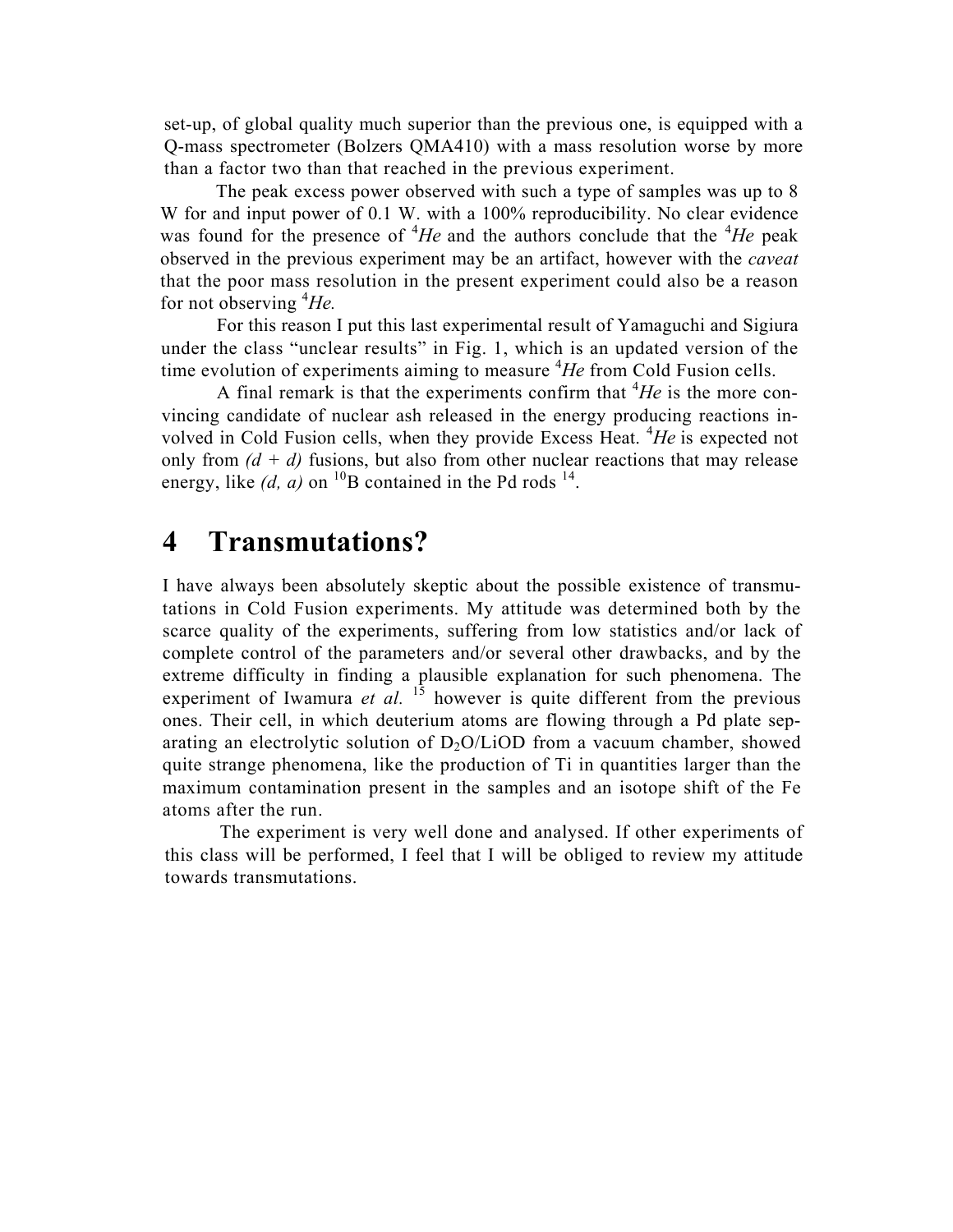

Figure 1: Evolution of dedicated experiments on <sup>4</sup>He production: the abscissa scale indicates the edition of the subsequent ICCF's held up to now.

## **5 Conclusions**

I feel that ICCF-7 has represented a quite important turning point in the evolution of Cold Fusion. Concerning the two "miracles" mentioned in the Introduction, my impression is that the first one (the lowering of the Coulomb Barrier and the consequent increase of the fusion rate) is no more a miracle but a physical effect, as demonstrated by Kasagi *et al.*<sup>4</sup>. The second one (the inversion of the branching ratios for the final state products of *(d+d)* fusion in a lattice compared to the free case) is still a miracle, in the sense that it happens sometimes, due to the lack of reproducibility. But when it happens, it seems to show the same features: very few neutrons, a little bit more  ${}^{3}\tilde{H}$ , abundant  ${}^{4}He$ , the latter in the same order of magnitude of the Excess Heat in the hypothesis that it is due to nuclear fusion reactions.

These facts have and will influence the scientific attitude of the Cold Fusion community. The lack of reproducibility has a negative impact on the engineering efforts towards the realization of a power demonstration device. On the contrary scientific efforts performed mostly by University groups and oriented towards a physical comprehension of the effect seem to be more constructive and could lead, maybe at ICCF-8, to a comprehension even of the second "miracle" of Cold Fusion.

I am grateful to Dr. E. Botta for useful discussion and comments.